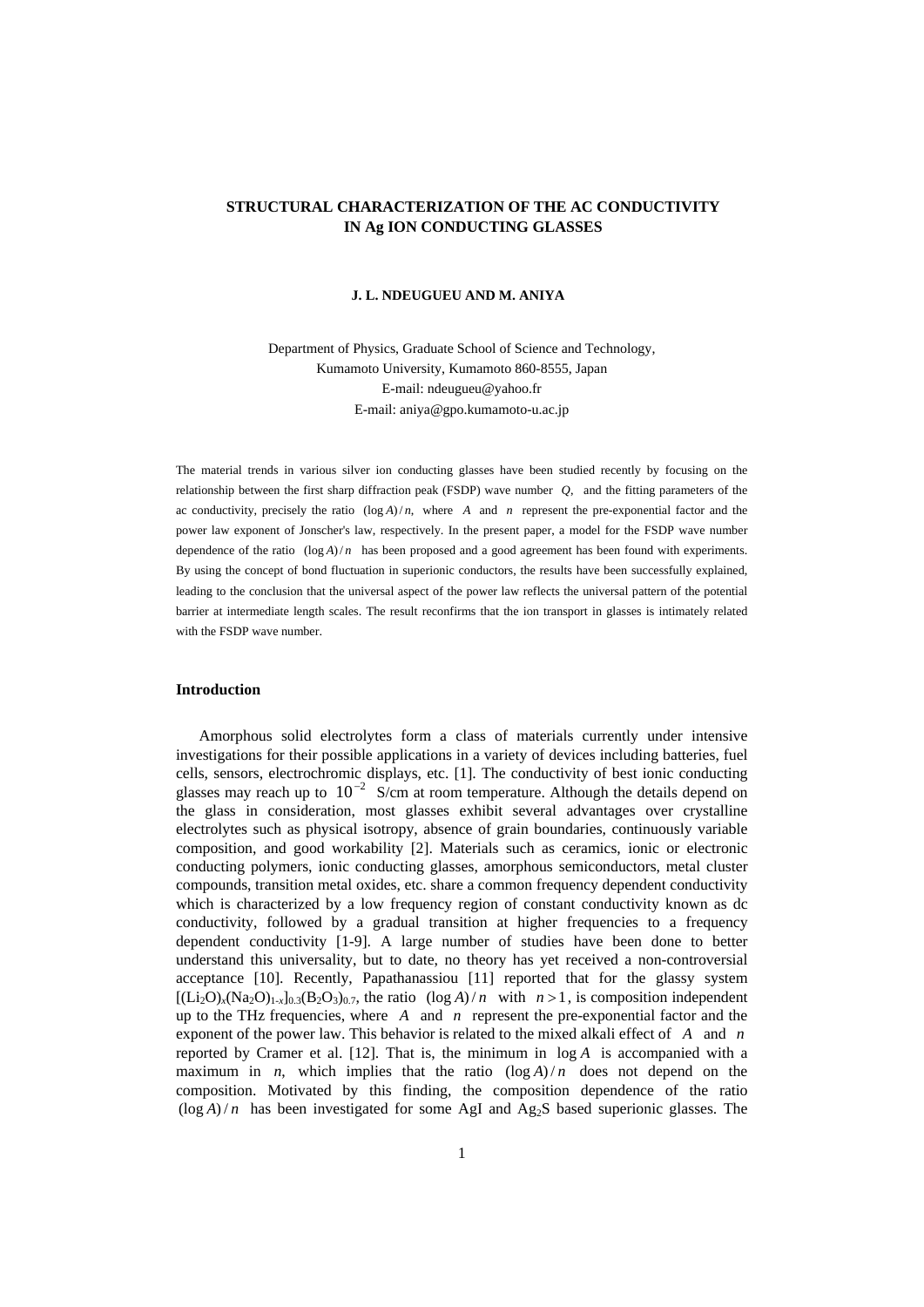results have ascertained that the ratio varies with respect to the nature of the glass and on the composition as shown in Fig. 1. Therefore, the constancy of  $(\log A)/n$  reported in [11] is not observed for the glassy systems considered here. Data of pre-exponential factor *A*, power law exponent *n* , and composition *x* have been taken from references [13-17] for the glassy systems  $(AgI)_x(AgPO_3)_{1-x}$ ,  $(AgI)_x(0.5Ag_2O-0.5MoO_3)_{1-x}$  $(Ag_2O)_x(M_0O_3)_{1-x}$ ,  $(Ag_2S)_x(AgPO_3)_{1-x}$ , and  $(Ag_2S)_x(Ag_4Te_3O_8)_{1-x}$ , respectively.



**Fig. 1** The composition dependence of the ratio  $(\log A)/n$  for different systems of superionic glasses

Recently, based on the previous works [10], further investigations have been made to better understand the subject by studying the relationship between the FSDP wave number and the ratio  $(\log A)/n$  for the glassy systems  $(AgI)_x(AgPO_3)_{1-x}$ ,  $(Ag_2O)_x(B_2O_3)_{1-x}$  $(AgI)_x(Ag_2O-2B_2O_3)_{1-x}$ ,  $(Ag_2S)_x(AgPO_3)_{1-x}$ , and  $(AgI)_x((Ag_2O)_{0.6}-(V_2O_5)_{0.4})_{1-x}$ . It has been found that the ratio  $(\log A)/n$  is intimately related to the FSDP wave number [18]. In the present paper, the study is extended to other systems and a model for the FSDP wave number dependence of the ratio  $(\log A)/n$  is proposed. It will be shown that the prediction of the model shows a good agreement with the experimental results.

### **The ac electrical response of disordered materials**

Concerning the electrical ac response, there is abundant experimental evidence showing almost identical characteristics irrespective of the conductor material type. In addition, a variety of other phenomena such as dipolar dielectric relaxation, hopping electron ac conductivity, viscoelasticity, mechanical relaxation, NMR relaxation associated with hopping ions, etc. exhibit similar and seemingly related characteristics. Jonscher [4] has suggested that there is a "universal relaxation law" based on the indisputable common property of all condensed matter: the many body interactions between their constituent parts. A large number of theoretical models such as random potential energy model [19], jump relaxation model [20], vacancy model [21], symmetric hopping model [5], etc. have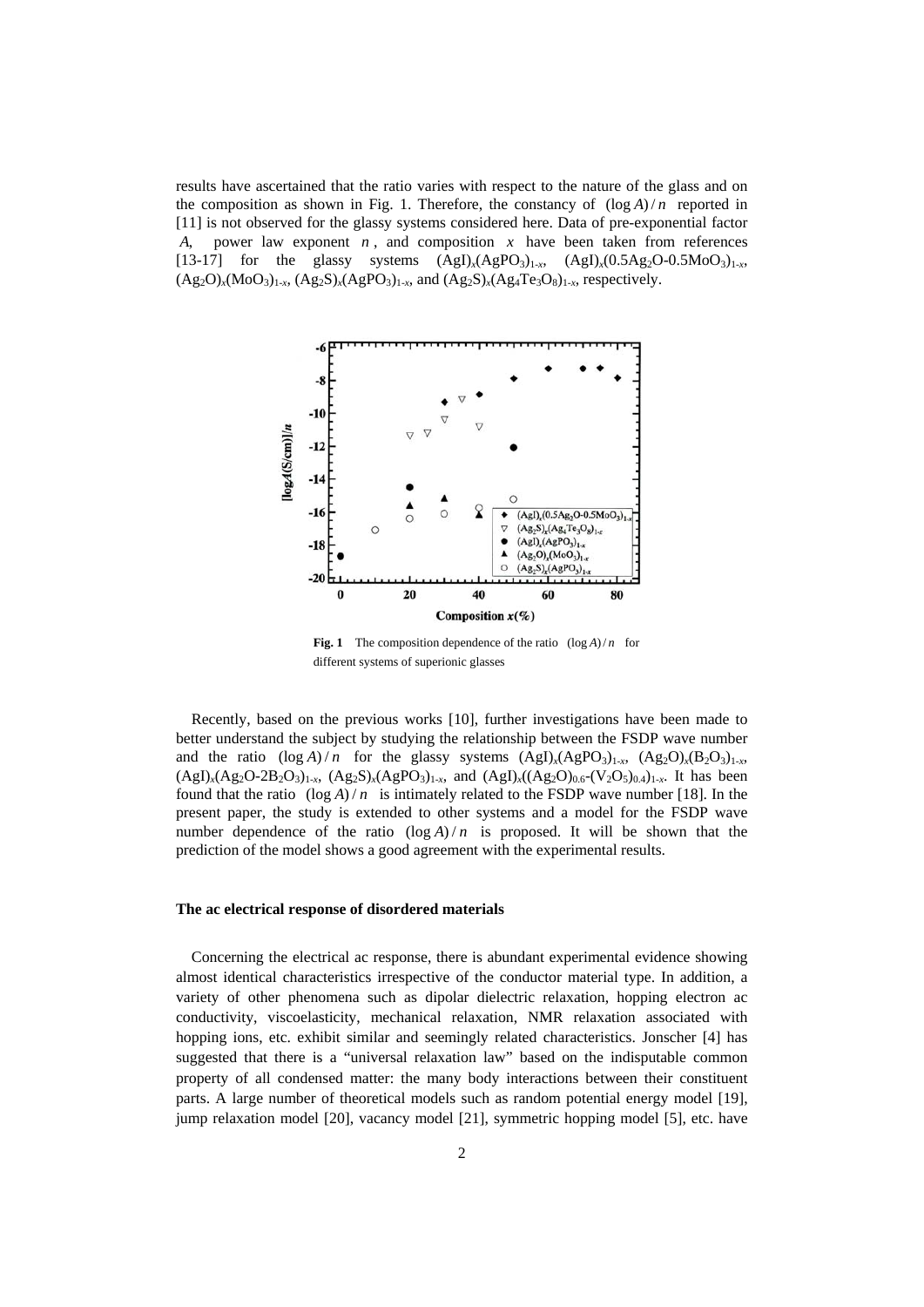been proposed in order to explain this "universality", but to date no consensus has been obtained. These models can be classified into three groups: network models, Debye relaxation models with distributions of relaxation times (DRT), and models employing fundamentally modified atomic level relaxation processes [22].

The ac conductivity  $\sigma(\omega)$  in glasses is described as [4]

$$
\sigma(\omega) = \sigma(0) + A\omega^n,\tag{1}
$$

where  $\sigma(0)$  is the dc conductivity (low frequency) corresponding to the frequency independent part of  $\sigma(\omega)$ , *n* is the power law exponent varying roughly between 0.6 and 0.7 at room and higher temperatures but is found universally to rise to 1.0 at low temperatures [22], and *A* is a constant given by

$$
A = \omega_c^{-n}.\sigma(0),\tag{2}
$$

where  $\omega_c$  represents the onset frequency of the dispersive behavior.

Nowick et al. [23] have shown that in the region between constant loss regime  $(n=1)$ and Jonscher regime ( $n \approx 0.6$ ), it is possible to treat the data as a superposition of both regimes. In other words,

$$
\sigma(\omega) = \sigma(0) + A\omega^n + B\omega.
$$
 (3)

The exponent value of 0.6 in Jonscher regime is considered to arise by the ion-ion interactions. During the process of the hopping of the ions, even separate hopping events may have a broad distribution of relaxation times, and this effect can manifest as stretching of the relaxation times. Thus, the term  $A\omega^n$  exhibits activated temperature dependence in contrary to the term  $B\omega$  which exhibits only weak temperature dependence. The exact origin of the last term is unclear. However, some authors believe that it may be the result of low energy distortions occurring in the network [24]. In the Jonscher regime, the estimated value of  $(\log A)/n$  can be deduced from (2) as

$$
(\log A)/n = (\log \sigma(0))/n - \log \omega_c. \tag{4}
$$

#### **Medium range structure and ion dynamics in superionic glasses**

The structural correlations that exist in glasses on a length scale typically of the order of 1 nm (larger than atomic bond lengths, typically 0.1-0.3 nm but smaller than the scale of inhomogeneities when they exist, normally  $\geq 5$  nm) are referred to as "intermediate range order" [25]. Their existence is demonstrated through characteristic signatures in various properties, such as neutron and X-ray diffraction patterns and Raman spectra, and they are unquestionably related to the peculiar dynamics of glasses and to ionic transport through the network. Intermediate range order exists in different forms in molecular glasses, pure and modified network glasses, and fast ion conducting glasses [25]. The most general and persistent evidence of intermediate range order is the first sharp diffraction peak (FSDP), the feature observed at low wave vector in the structure factor  $S(Q)$  of many systems,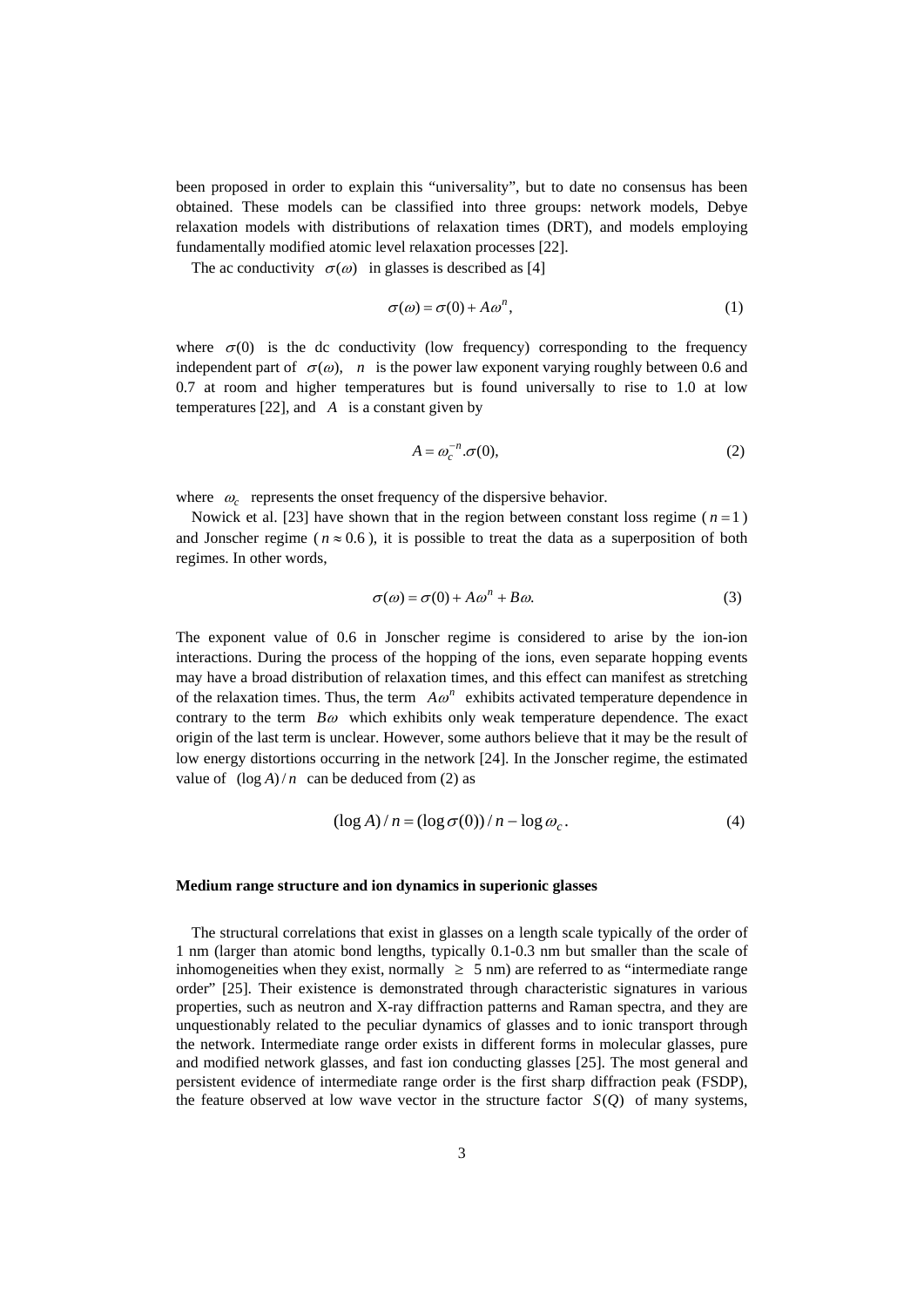including oxides and complex liquids [26]. The distance that characterizes the medium range structure, *d*, is related to the FSDP wave number *Q* by

$$
d = 2\pi / Q. \tag{5}
$$

The role of intermediate range structure on the ion transport properties has been studied by one of the authors [27]. There, the concept of bond fluctuation model of superionic conductors has been used to interpret the results. The bond fluctuation model suggests that in superionic conductors, the change of bonding that occurs locally and fluctuates in time is playing an important role. The local fluctuation of the bonding creates a field of forces to move the ions, which in turn, triggers new bond fluctuations. According to this model, materials become superionic when the number of bond fluctuating sites increase to a certain extent [28].

## **Modelisation of the ionic conductivity, the activation energy, and the power law exponent**

In order to extract information about the influence of the glassy structure on the ionic transport, the relationship between the ionic conductivity and the wave number where the first sharp diffraction peak is observed has been studied [29]. As shown in Fig. 2, it is observed that the ionic conductivity  $\sigma(0)$  increases as the FSDP wave number *Q* decreases. Figure 2 indicates that the trend can be approximated as

$$
\log \sigma(0) = \alpha Q + \beta,\tag{6}
$$

where  $\alpha$  and  $\beta$  are constants. Data of ionic conductivity and FSDP wave number have been taken from references [30-34] and [30, 33, 35-37], respectively.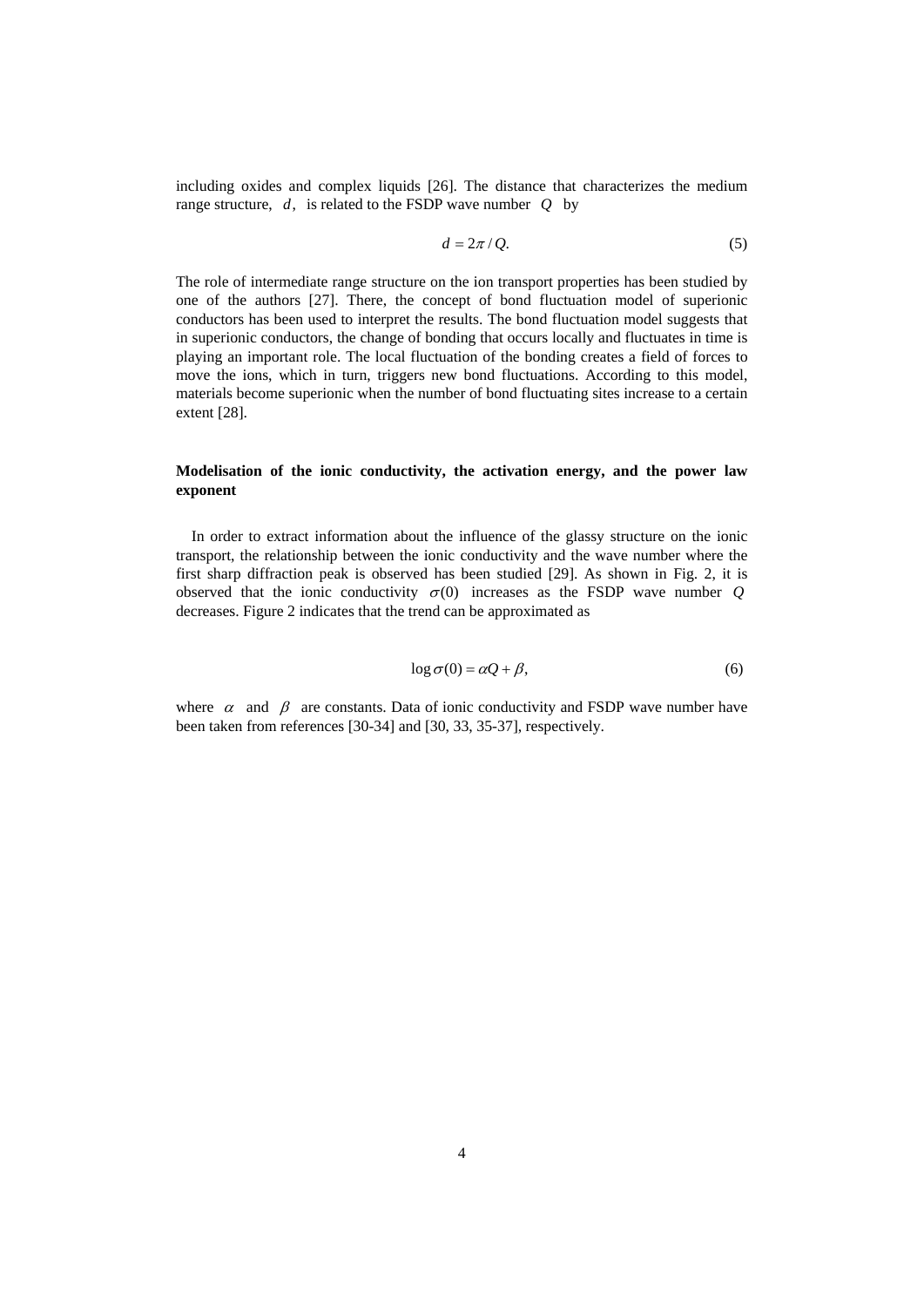

**Fig. 2** Relationship between the ionic conductivity of glasses at room temperature and the FSDP wave number. The full line is given by (6) with  $\alpha = -7.142$  and  $\beta = 2.984$ . Broken lines indicate the scatter regions of the data

It has also been observed that the activation energy of the ionic conductivity depends strongly on the FSDP wave number [27]. This is a strange result because the activation energy is expected to be determined mainly by short-range interatomic interactions. Such a behavior has been explained by using the energy barrier profile suggested by the bond fluctuation model. The model predicts that the activation energy for ion transport initially decreases by doping salt, reaches a minimum at certain concentration, and increases by further doping, whereas in this course the FSDP wave number decreases monotonically [27]. In the range of FSDP wave number shown in Fig. 3, the relationship between the activation energy and the FSDP wave number can be approximated as

$$
E_a = \gamma Q + \delta,\tag{7}
$$

where  $\gamma$  and  $\delta$  are constants. Data of activation energy of ion transport and FSDP wave number have been taken from references [30-34] and [30, 33, 35-37], respectively.

The onset frequency of the dispersive behavior  $\omega_c$  can be approximated as

$$
\omega_c = \omega_0 \exp[-E_a / k_B T],\tag{8}
$$

where the symbols have the usual meanings. For the value of  $\omega_0$  we have adopted a typical value of atomic vibration in solids,  $\omega = 10^{12}$  rad / s. By substituting (7) into (8), we have

$$
\omega_c = 10^{12} \exp[-(\gamma Q + \delta) / k_B T].
$$
\n(9)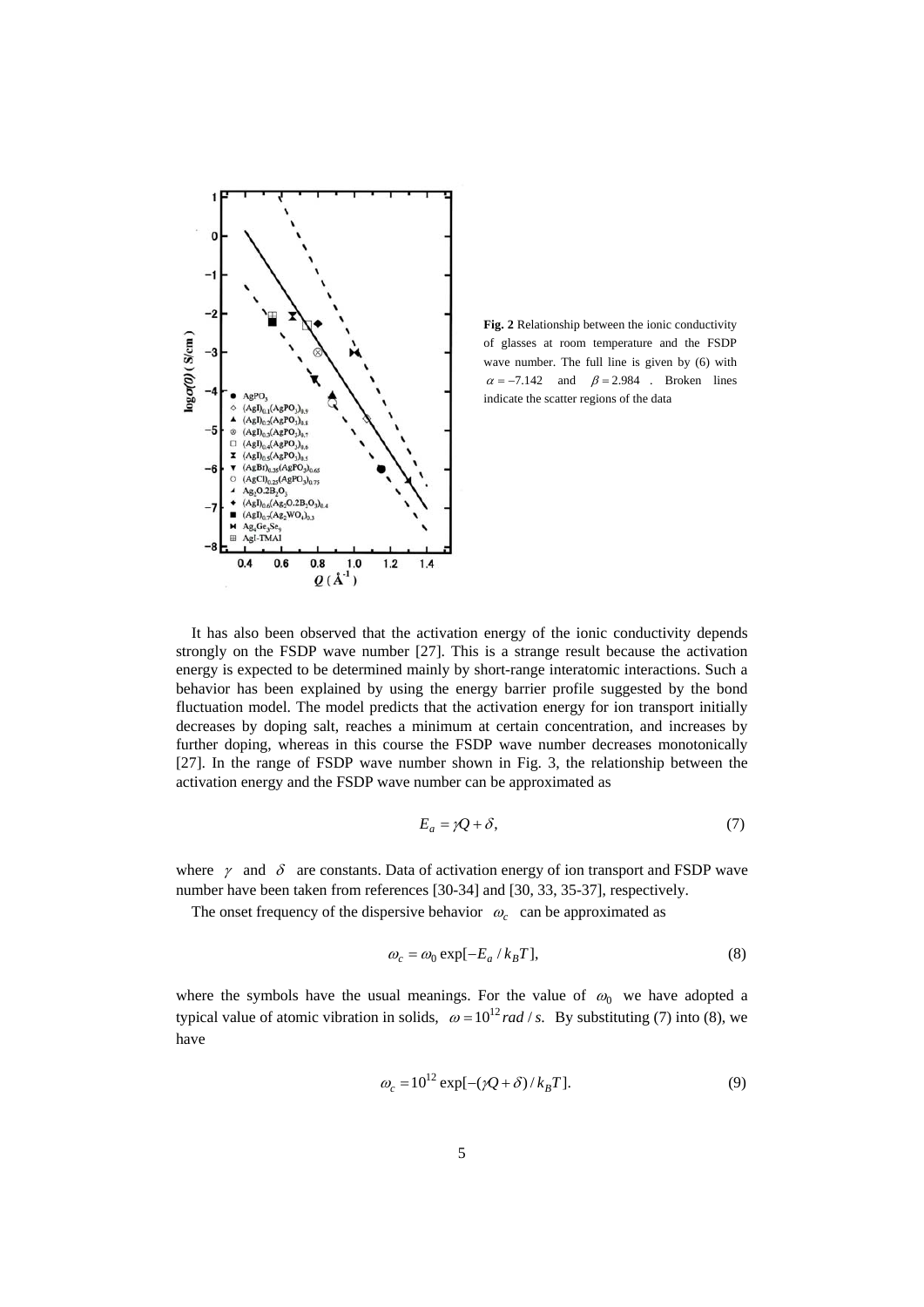

**Fig. 3** Relationship between the activation energy of the ionic conductivity of glasses at room temperature and the FSDP wave number. The full line is given by (7) with  $\gamma = 0.388$  and  $\delta = 0.026$ . Broken lines indicate the scatter regions of the data

The relationship between the FSDP wave number and the power law exponent *n* of the ac conductivity dispersion has been studied for many glasses. It has been observed that the FSDP wave number decreases and the power law exponent increases with the increase in the concentration of the salt [10]. From such a relationship it has been suggested that the universality of the power law reflects the universal pattern of the energy barrier profile at intermediate length scales. The relationship between the FSDP wave number and the power law exponent of the ac conductivity shown in Fig. 4 can be approximated as

$$
n = \lambda Q + \mu,\tag{10}
$$

where  $\lambda$  and  $\mu$  are constants. Data of power law exponent and FSDP wave number have been taken from references [1, 14, 38] and [30, 36, 39], respectively.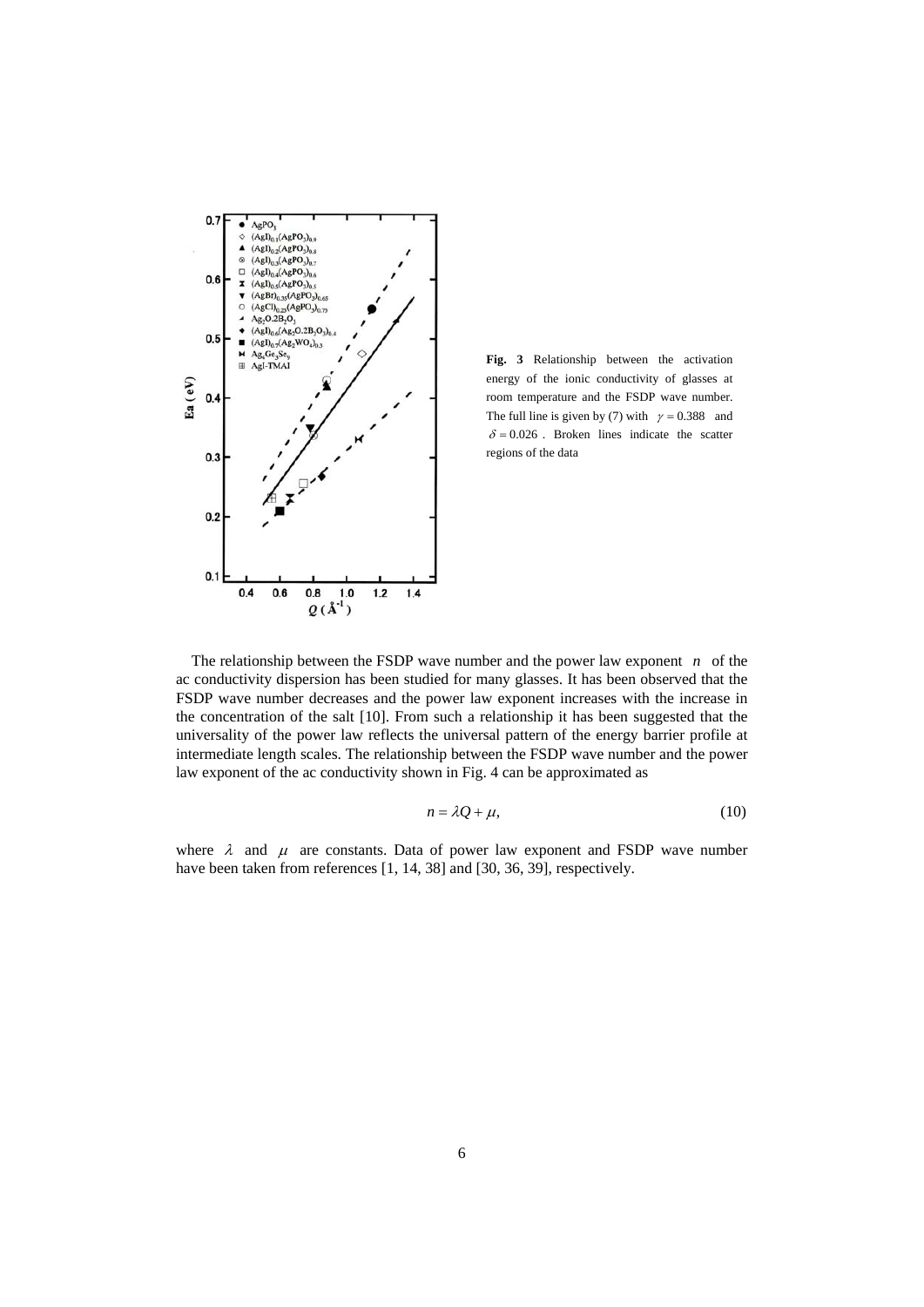

**Fig. 4** Relationship between the power law exponent of the ac conductivity of glasses at room temperature and the FSDP wave number. The full line is given by (10) with  $\lambda = -0.131$  and  $\mu = 0.755$ . Broken lines indicate the scatter regions of the data

## **Application of the model and discussion**

Based on the interrelations between the FSDP wave number and the ion transport properties given above, the FSDP dependence of the ratio  $(\log A)/n$  can be predicted. From (4), we obtain

$$
(\log A)/n = \frac{\alpha Q + \beta}{\lambda Q + \mu} - \log\{10^{12} \exp[-(\gamma Q + \delta)/k_B T]\}.
$$
 (11)

Despite experimental data to verify directly the above expression is very scarce, the workability of the model has been checked. The result is shown in Fig. 5. Data of pre-exponential factor *A*, power law exponent *n*, and FSDP wave number  $Q$  have been taken from the references [1, 14, 30, 36, 38, 39, 40, 41] for the glassy systems  $(AgI)_x(AgPO_3)_{1-x}$ ,  $(Ag_2O)_x(TeO_2)_{1-x}$ ,  $(AgI)_{0.75}(Ag_2MOQ_4)_{0.25}$ , and  $(AgI)_{0.2}((Ag_2O)_{0.6}-(V_2O_5)_{0.4})_{0.8}$ , respectively.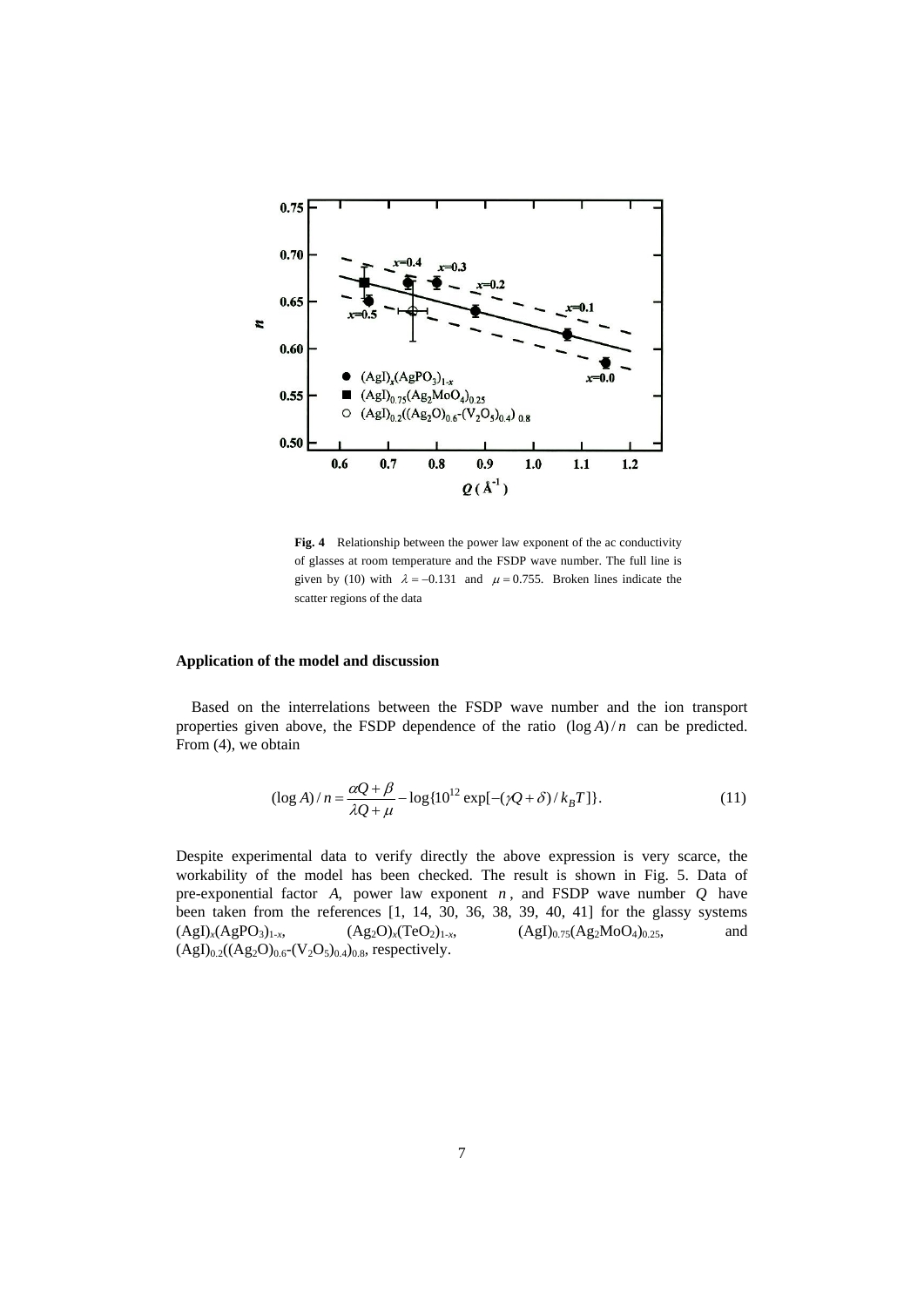

**Fig. 5** Comparison between the calculated and the measured values of the ratio  $(\log A)/n$ at room temperature for some glasses. The full line is calculated by (11) with the constants given in the previous figures. Broken lines indicate the scatter regions of the data

The model shows a good agreement with the experimental data. Figure 5 reconfirms that the ion transport in glasses is intimately related to the FSDP wave number. The agreement supports the view that the universal aspect of the power law reflects the universal pattern of the potential barrier at intermediate length scales [10].



**Fig. 6** A schematic representation of the energy barrier profile.  $E_1$  and  $E_2$  are the average values of the activation energies in the network and in the doped salt, respectively.  $E_3$  is the activation energy in the highly conducting sites whose existence is predicted by the bond fluctuation model

The relationship between the FSDP wave number and the ion transport properties in superionic conductors shown in Figs. 2, 3, and 4, can be explained by using the concept of the bond fluctuation model of superionic conductors proposed by one of the authors [28]. Glasses are prepared by rapidly cooling the melt, before the system reaches its thermal equilibrium. Therefore, at the microscopic level, inhomogeneities of the local structure and local chemical composition remain. From the chemical bond point of view, if we focus on  $(AgI)_x(AgPO_3)_{1-x}$  glasses for instance, we can distinguish at least three types of  $Ag^+$  ions.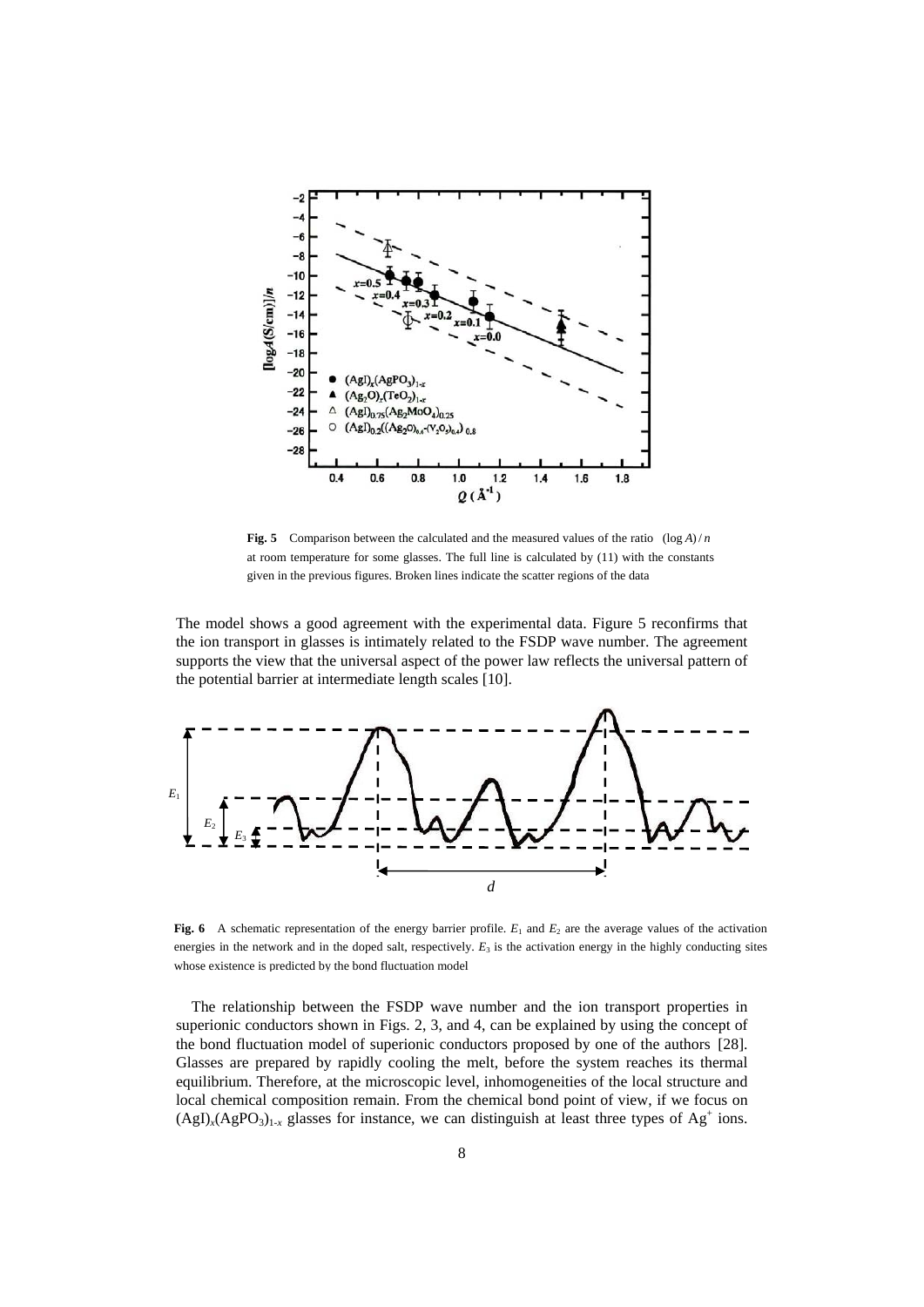The  $Ag<sup>+</sup>$  ions in the doped salt which are bonded with  $\Gamma$ , the  $Ag<sup>+</sup>$  ions in the network which are bonded with  $O^2$ , and the Ag<sup>+</sup> ions located in the boundary between network and doped salt which are bonded with  $\Gamma$  and  $O^2$ . According to the bond fluctuation model, the third type of  $Ag^+$  ions are more mobile than others, because the  $Ag^+$  ions surrounded by different atoms feels an asymmetric field of forces which results in the anharmonic atomic vibration and large atomic migration. In the schematic representation of the energy barrier profile shown in Fig. 6, such processes occur mainly in the highly conducting sites which have small average activation energy, denoted as  $E_3$  [10]. From this figure it is easy to understand the increase of the characteristic distance *d* and the decrease of the FSDP wave number *Q* by the increase in the composition of AgI.

It is worth to note here that the various models of ionic and electronic ac conductivity that have been proposed in the past [2, 5-9] share in part the notions gained in the present study. In most of these models, random distributions of potential barriers or energy levels that reflect the structure of the material are assumed. In the case of ionic conduction, the quantities that characterize the transport phenomena *A* and *n* will depend on the hopping probability of the ions across the random potential barriers. In the case of electronic conduction, *A* and *n* will depend on the magnitude of the tunneling or hopping of the electrons between the random distribution of energy levels.

### **Conclusion**

The ratio  $(\log A)/n$  has been estimated for many superionic glasses and it has been found that there is a good agreement with experiments. The composition dependence of the FSDP wave number has been used to predict the composition dependence of the ratio, independently on the nature of the glass. The concept of bond fluctuation has been successfully used to explain the results which suggest that the universal aspect of the power law reflects the universal pattern of the potential barrier at intermediate length scales. Further experimental studies are needed to verify the prediction of the model.

### **Acknowledgements**

The authors gratefully acknowledge the Japan Society for the Promotion of Science for the Grant-in-Aid for Scientific Research (No.19560014), and the Ministry of Education, Culture, Sports, Science, and Technology of Japan for the Grant-in-Aid for Scientific Research on Priority Area, "Nanoionics (439)" and for the MONBUKAGAKUSHO-Scholarship.

### **References**

- [1] D.L. Sidebottom, Phys. Rev. B 61, 14507 (2000).
- [2] M.D. Ingram, Phys. Chem. Glasses 28, 215 (1987).
- [3] A.N. Papathanassiou, J. Non-Cryst. Solids 352, 5444 (2006).
- [4] A.K. Jonscher, Nature 267, 673 (1977).
- [5] J.C. Dyre, and T.B. Schrøder, Rev. Mod. Phys. 72, 873 (2000).
- [6] S.R.Elliott, Solid State Ionics 70/71, 27 (1994).